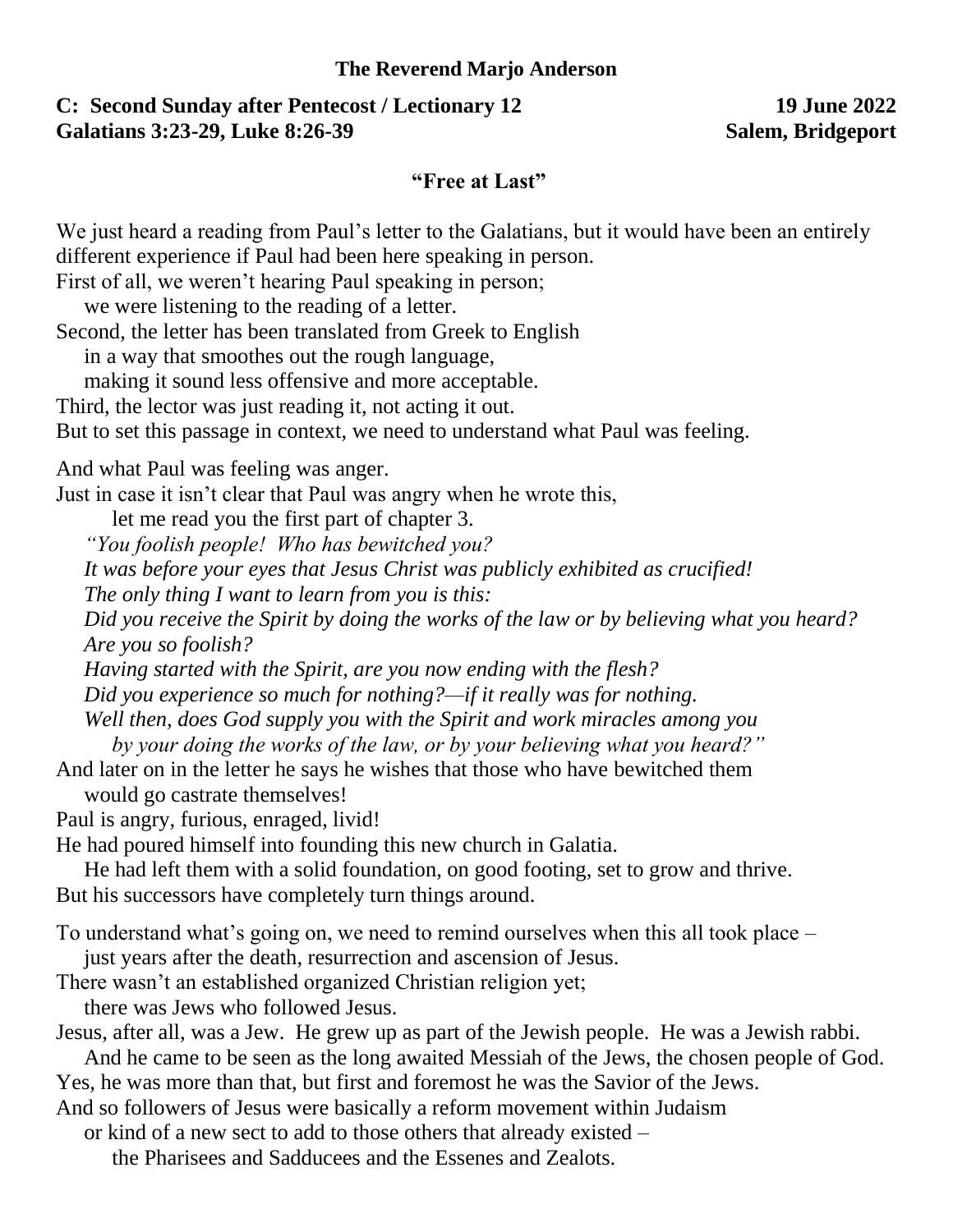So these successors of Paul weren't doing anything outrageous;

they were simply living as Jews who followed Jesus.

And so when Gentiles came into the congregation

they were expected to conform to the ways Jews had always lived and worshipped.

But Paul says,

No! Gentiles should not have to become Jews first

because following Jesus was completely different from being a Jew.

But you can see why Paul had such an uphill battle to fight.

If they were supposed to throw out the law and their traditions and their rituals

and everything that defined their identity then what would they have left?

It's not like they could leave the temple and join a Christian church like people can do today.

If they threw out circumcision, & dietary laws, & cleanliness laws, & Sabbath & festival laws,

they'd be throwing out the very things that defined and identified them as descendants of Abraham.

How could they throw out the law when that's what their holy scripture was called?

If you throw out the Law, you throw out the heart of Hebrew Scripture,

and then what would you have left? Nothing.

It would be like Jesus showing up again to us and telling us that there was a new way to live and we had to get rid of everything that we knew –

that we had to jettison our scriptures and our traditions and our rituals and our theology and our liturgy and our hymnody

and everything else that identifies us as Lutherans,

because we weren't supposed to be Lutherans anymore,

we were supposed to be something new.

That's what it was like for those Jews who had become Christian.

They were being asked to throw out everything that they held dear, everything that they valued, everything that made them who they were.

To get rid of the Law meant getting rid of everything.

So you can understand why Paul's successors were holding on to what they knew.

But it's interesting the way Paul deals with these people who want to keep the law.

He doesn't do it the way Peter or James or John might do it.

If I were one of the disciples

and people were talking about how important it was to keep the law,

I would point out that Jesus kept breaking the law.

Time and time again Jesus broke the Law, and in the end it got him killed.

Bud Paul doesn't talk about what Jesus did

because Paul didn't know Jesus when he walked the earth.

Paul didn't spend three years hanging out with Jesus and seeing Jesus break all of the laws.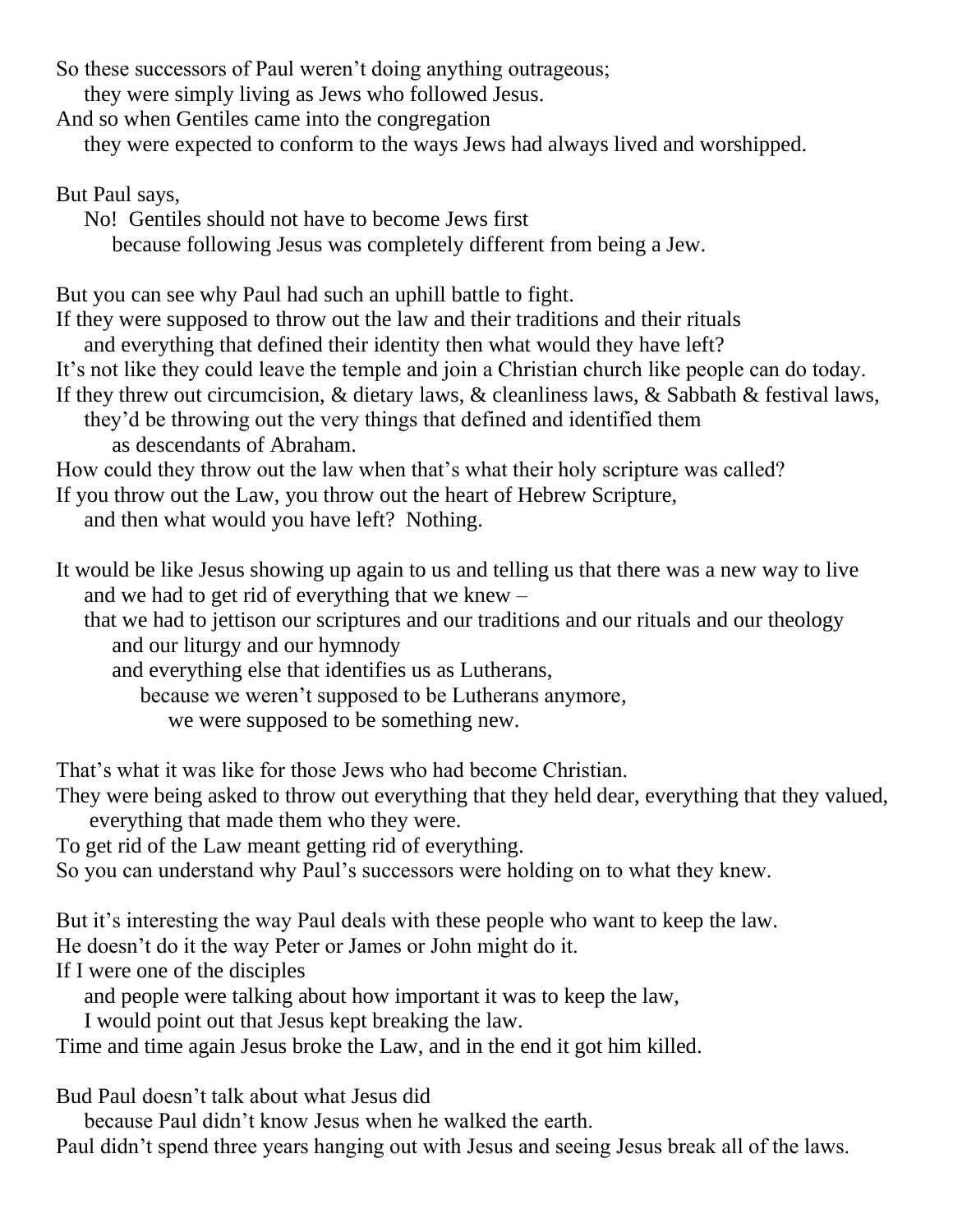Paul had spent his life keeping the law.

He loved the law, he was committed to the law, he was an expert on the law,

- he was zealous for the law, he persecuted people for breaking the law, he even killed them. And then Jesus met him on the road to Damascus
	- and amidst a literally blinding light and a thunderous roar, Saul heard the words,
		- "Saul, Saul, why do you persecute me?"
- And in that moment Paul's life was transformed.
- He was set free from his bondage to the law, and instead became bound in love to Jesus. And so for Paul, when someone was trying to stick to the law,
- Paul knew better than anyone else that that was the way to death, not life.
- Paul's life had been completely, totally, absolutely turned upside down.
- He had been like that deranged man in our gospel today
	- who was living in a cemetery among the dead, bound up In chains,
	- and cut off from any kind of loving, supporting community.
- He was out of his mind, dangerous, feared.
- When Paul was Saul, he probably didn't see himself
	- the way he would have seen that deranged man, but that's how others saw him.
- And we, too, are in some ways very much like that man.
- We, too, are bound and chained, not just by obviously sinful acts,
	- but by our need to hold onto all the laws and traditions and rituals and routines and values and theology and liturgy and hymnody
		- and everything else that defines and identifies us as being different from others.
- But the point Paul is making is that Christ has come to set us free from all of those things so that our identity is no longer in our Lutheranism, or our northern European heritage, or in our socio-economic class, or in anything except our relationship to Christ.
- We are like that man in the gospel who was in need of healing,
	- and we are also like those people Paul was yelling at
	- who were so in need of letting go of their past.
- But the good news is that Christ does come,
- and when we have an encounter like that man chained among the tombs had, or like Saul on the road to Damascus had, then Christ will totally transform our lives.
- Now does that mean that we will never sin again? Of course not.
- Paul certainly wasn't perfect.
- Here in Galatians he says there is no male or female, that they are one in Christ, that they shouldn't be treated differently,
	- but in another letter Paul's words that women should be silent in the church have been used for 2000 years to silence women

and to prohibit them from serving as pastors and in other capacities.

- Here in Galatians Paul says there should be no slave and free, but they are one in Christ, that there should be no hierarchy between them,
	- and yet in his letter to Philemon he does nothing to dismantle slavery but is complicit with the institution and maintains the status quo.